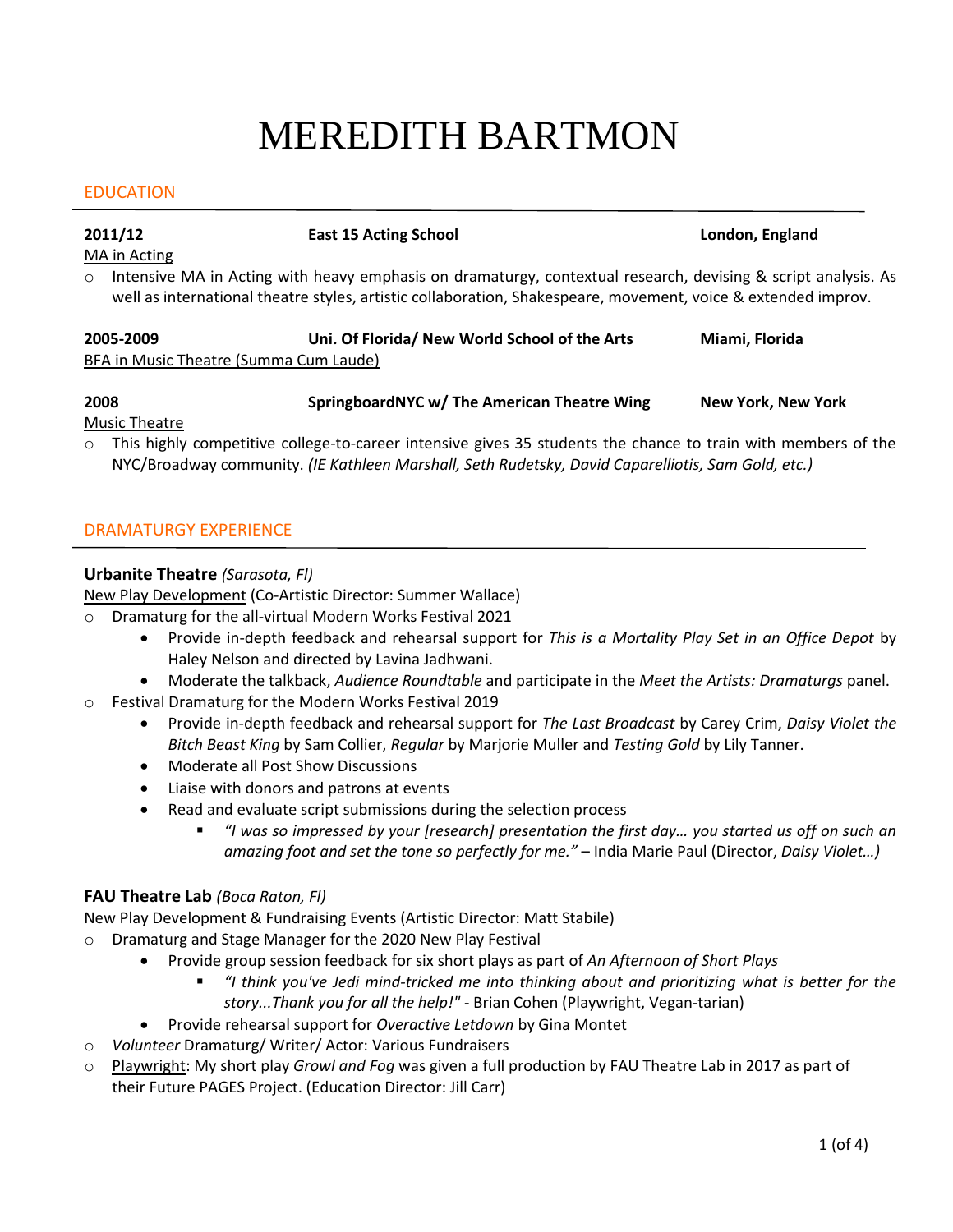### **Zoetic Stage** *(Miami, Fl)*

New Play Development (Artistic Director: Stuart Meltzer)

- o Dramaturg for the inaugural Finstrom Festival of New Plays 2021
	- o Provide in-depth feedback and rehearsal support for *The Equivalent of Sensation* by Arianna Rose.
	- o Present contextual research over the Zoom platform for the actors and director.
		- *"Your insight was invaluable."*  Rachel Finley (Director)

### **Mad Cow Theatre** *(Orlando, Fl)*

New Play Development (Dir. of Special Projects: Jessica Kaschube)

- Festival Dramaturg for the all-virtual Women's Voices Fest. 2020
	- Provide in-depth feedback and rehearsal support for *One Stone* by Kathleen Cahill, *Mountain Law* by Melissa Leilani Larson and *As I Was, Not As I Am* by Alice Hakvaag, *Spin* by Madelyn Sergel, *Two Minutes After Dawn* by Vinecia Coleman.
		- *"Thank you for your meticulous attention and wisdom on behalf of my play. Such considered, constructive questions!"* – Melissa Leilani Larson
	- Facilitate audience feedback during talkbacks over the Zoom platform.
- o Development Dramaturg for the 19th Amendment Project: *Thunderclap* by Tamara Kissane.

### **Palm Beach Dramaworks** *(West Palm Beach, Fl)*

New Play Development/ Festival Planning/ Script Adaptation/ Marketing

- Festival Dramaturg for the Young Playwright's Festival 2019 2022.
	- I conceptualized, planned, implemented and adapted the Writer Session in which the young playwrights learned to give and receive actionable feedback and apply feedback and research to their scripts.
	- Evaluate and respond critically to play submissions from high schoolers
	- Assist the smooth running of the festival in pre-planning, rehearsal and performance
		- *"Miss Bartmon was invaluable…Her suggestions were very helpful, and the plays were improved immeasurably."* – Gary Cadwallader (Director of Education and Community Engagement)
- o Dramaturgical Assistant for the New Year/New Play Fest 2019 (Dramaworkshop Manager: Bruce Linser)
	- Provide comprehensive research packets for *With* by Carter W Lewis, *Drift* by William Francis Hoffman, and *Red, White, Black and Blue* by Michael McKeever.
	- Provide in depth feedback and rehearsal support for *Drift* by William Francis Hoffman
		- *"Ultra-gifted dramaturg…I am celebrating having crossed paths with her."–* William Francis Hoffman (Playwright)
- o Production Dramaturgy: The research material I produced for the developmental reading of *With* by Carter W. Lewis at PBD was utilized for the rehearsal process of the world premiere at **Perseverance Theatre** in Juneau, Alaska in 2019 on the recommendation of the playwright.
	- *"Holy Cow...this [research packet] is fantastic. Very thorough and helpful."* Carter W. Lewis
- o Script Adaptation: *The One-in-a-Million-Boy* by Monica Wood, The Literacy Coalition of PBCounty and PBD.
	- I was commissioned to write a one-act adaptation of the novel which was read in a staged reading as part of an event sponsored by Read Together Palm Beach County 2019, directed by Gary Cadwallader.
- $\circ$  Provide dramaturgical content as Marketing Assistant (IE mainstage program blurbs and social media videos)

### **FIU Theatre: The Greenhouse New Play Development** *(Miami, Fl)*

### New Play Development

- Dramaturg for the developmental reading of *Uneven Sides…* by Marj O'Neill-Butler. (Director: Victoria Collado)
	- $\circ$  Provide in-depth feedback to the playwright and rehearsal support over the Zoom platform
	- $\circ$  Moderate and facilitate audience feedback during a talkback over the Zoom platform
		- *"Seeing how much light and clarity you brought to the process was a wonderful thing."* Michael Yawney (Managing Director)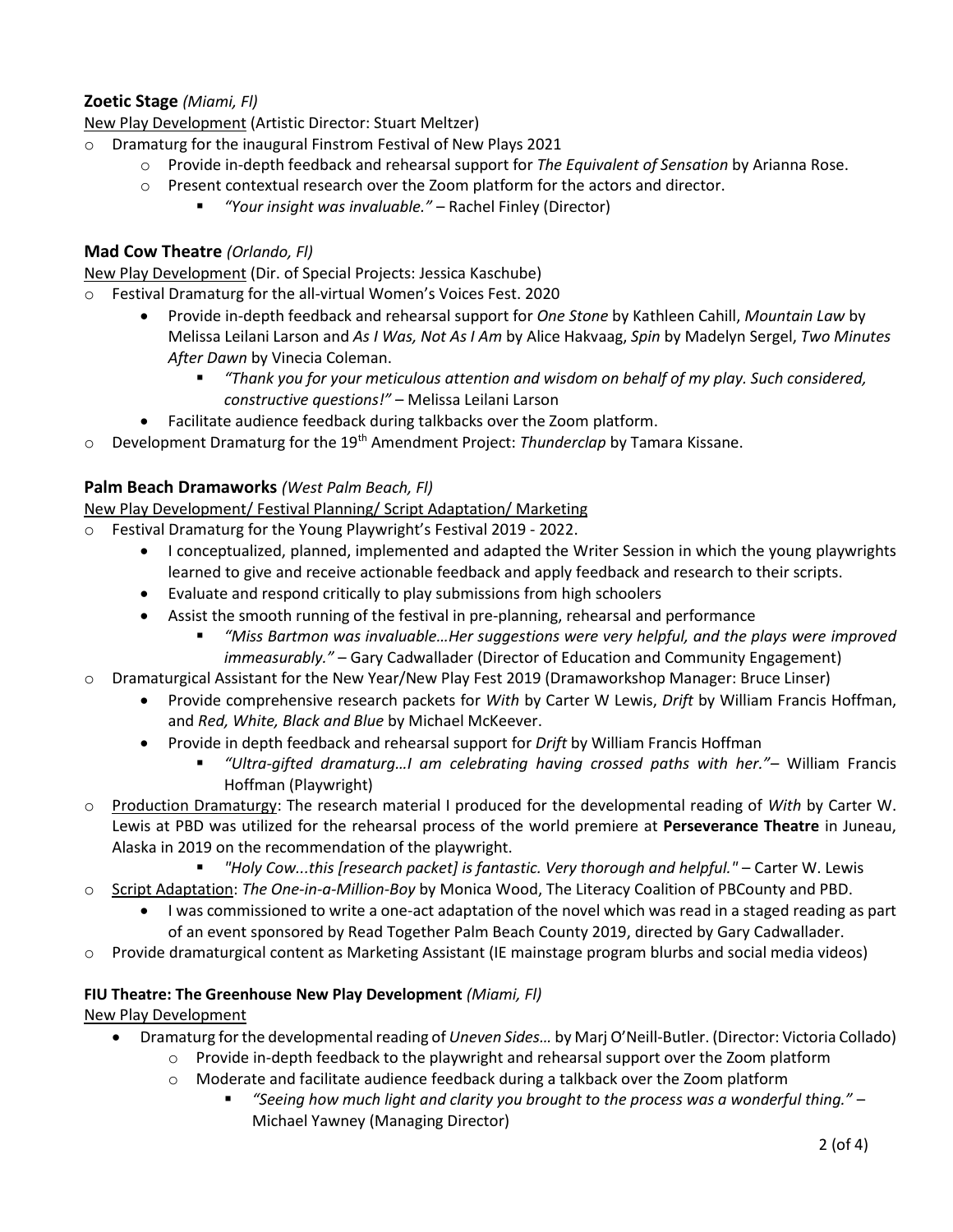### **Playwright Development Program (PDP)** *(Miami, Fl)*

New Play Development

- Develop an experimental digital play for Covid times *King Tide* by Jessica Farr.
	- o Provide in-depth feedback to the playwright and rehearsal support over the Zoom platform.
- Develop *Rough Assembly* by Michael Yawney
	- $\circ$  The playwright requested me specifically to provide script consultation as well as rehearsal support.
		- "*You are insightful, specific, uplifting and thoughtful. I so appreciate you and am grateful to be in the room with you*." – Margaret Ledford (Director of *Rough Assembly*)

### **Freelance Dramaturgy**

- *Ongoing: I've been working with playwright Tamara Kissane as a dramaturgical collaborator for a yet to be titled new musical in development. Performance planned for some time in 2022.*
- Provide written feedback for *Paint Night* by Carey Crim
	- $\circ$  Production scheduled at Purple Rose Theatre in Michigan had been postponed due to Covid-19
		- *"These [notes] are great. Just what I needed… such a joy working with you." – Carey Crim*
- Other Freelance Clients: Brian Cohen, Madelyn Sergel, Gloria Katz.
- I helped to facilitate a panel on Dramaturgy and the Playwright for the Dramatists Guild.
	- o Panelists: Nan Barnett, Lynde Rosario, Cynthia White, Marj O'Neill-Butler, Catherine Randazzo.
- *Volunteer:* Bay Area Playwrights Fest 2020, Playwrights Foundation in CA. (Lit. Man.: Heather Helinsky)
- *Volunteer:* 2020 Nat. Jewish Playwriting Contest, Jewish Plays Project NYC. (Lit. Man.: Heather Helinsky)
- Florida Stage Young Playwrights Competition, 2009-10 (Managing Director: Nan Barnett)
	- o My short play *Two Sides to Every Coin* was given a staged reading and published by Florida Stage after winning their Young Playwrights Festival in 2003 as a senior in high school.

### **Membership and Training**

- Membership: Literary Managers and Dramaturgs of America since 2019.
- Membership: Actors Equity Association since 2016 and UK Equity since 2012.
- LMDA: Dramaturging the Phoenix Forum, In-Person 2019 Conference, Digital Conference ('20 & '21) o IE Talkback Good Practices, Developing the NPX, Digital Dramaturgy, BIPOC Reflections, etc.
- National New Play Network: '20 & '21 Annual Conferences (Decolonizing New Play Development and Audience Relationships, Digital Engagement, Theatre and Crisis, etc.)
- Company One Boston: Spring 2021 Field Work Convening (Artist Residencies, Inclusive Casting, Self-Care, etc.)
- FL Professional Theatre Association: Community Connection EDI training with Christina Alexander
- Momentum Stage: Power Dynamics in the Rehearsal Room, Creating Change Series
- Etc: Hollaback Conflict De-Escalation, Various Playwright Masterclasses (IE Lauren Gunderson, Anais Mitchell, Abigail Bengson, Rachel Lynett, Emma Goldman-Sherman, etc.), How to Be an Antiracist, etc.

### **References**

| Summer Dawn Wallace | Artistic Dir. of Urbanite Theatre (Sarasota)                         | Summer@UrbaniteTheatre.com |
|---------------------|----------------------------------------------------------------------|----------------------------|
| Tamara Kissane      | Playwright (Thunderclap, New Musical in Dev) ArtistSoapbox@gmail.com |                            |
| Margaret Ledford    | Artistic Director of City Theatre (Miami)                            | margaret@citytheatre.com   |

*(cont'd on next page)*